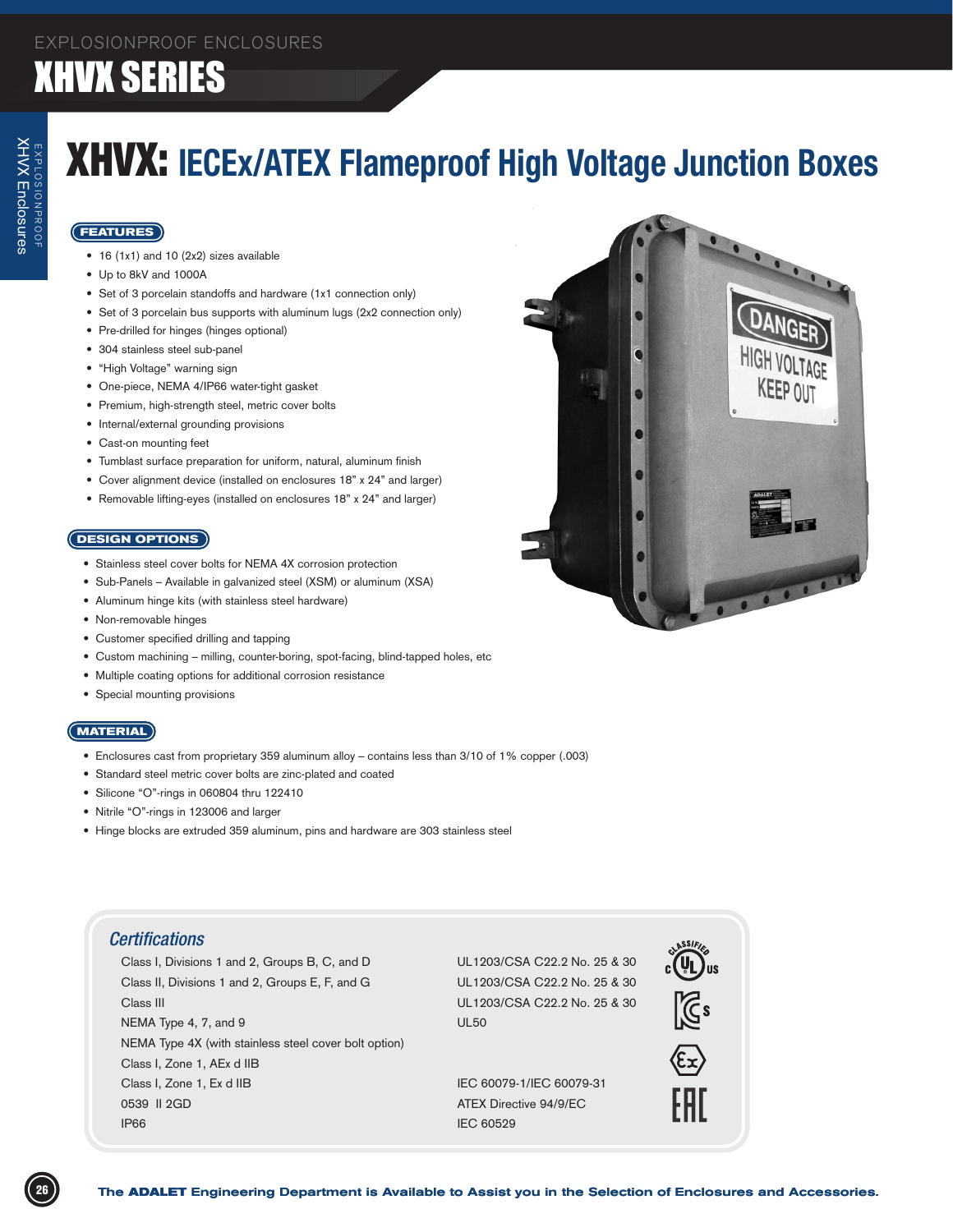# **XHVX SERIES**

# 1 x 1 Connection Series



|                  |       |       |       | <b>CONDUCTOR SIZE</b> |                 | <b>VOLTAGE</b> | <b>AMPERAGE</b> |  |
|------------------|-------|-------|-------|-----------------------|-----------------|----------------|-----------------|--|
| <b>ENCLOSURE</b> | W     | L     | D     | AWG / MCM             | mm <sup>2</sup> | <b>MAX</b>     | <b>MAX</b>      |  |
| XHVX-121208      | 12.00 | 12.00 | 8.00  | 2/10                  | 70              | 2.5kV          | 160             |  |
| XHVX-161608      | 16.00 | 16.00 | 8.00  | 3/10                  | 95              | 6.6kV          | 200             |  |
| XHVX-162408      | 16.00 | 24.00 | 8.00  | 350                   | 185             | 6.6kV          | 315             |  |
| XHVX-181808      | 18.00 | 18.00 | 8.00  | 4/10                  | 120             | 6.6kV          | 225             |  |
| XHVX-182408      | 18.00 | 24.00 | 8.00  | 350                   | 185             | 6.6kV          | 315             |  |
| XHVX-183008      | 18.00 | 30.00 | 8.00  | 350                   | 185             | 6.6kV          | 315             |  |
| XHVX-183608      | 18.00 | 36.00 | 8.00  | 350                   | 185             | 6.6kV          | 315             |  |
| XHVX-242408      | 24.00 | 24.00 | 8.00  | 350                   | 185             | 6.6kV          | 315             |  |
| XHVX-243008      | 24.00 | 30.00 | 8.00  | 350                   | 185             | 6.6kV          | 315             |  |
| XHVX-243608      | 24.00 | 36.00 | 8.00  | 350                   | 185             | 6.6kV          | 315             |  |
| XHVX-162410      | 16.00 | 24.00 | 10.00 | 350                   | 185             | 6.6kV          | 315             |  |
| XHVX-164610      | 16.00 | 46.00 | 10.00 | 350                   | 185             | 6.6kV          | 315             |  |
| XHVX-182410      | 18.00 | 24.00 | 10.00 | 350                   | 185             | 6.6kV          | 315             |  |
| XHVX-183610      | 18.00 | 36.00 | 10.00 | 350                   | 185             | 6.6kV          | 315             |  |
| XHVX-242410      | 24.00 | 24.00 | 10.00 | 350                   | 185             | 8kV            | 315             |  |
| XHVX-243610      | 24.00 | 36.00 | 10.00 | 400                   | 240             | 8kV            | 400             |  |

| <b>MIN CONDUCTOR SIZE</b> | <b>AMPERAGE</b> |            |  |  |  |  |
|---------------------------|-----------------|------------|--|--|--|--|
| mm <sup>2</sup>           | AWG / MCM       | <b>MAX</b> |  |  |  |  |
| 10                        | 8               | 50         |  |  |  |  |
| 16                        | 6               | 80         |  |  |  |  |
| 25                        | $\overline{4}$  | 100        |  |  |  |  |
| 35                        | $\overline{2}$  | 125        |  |  |  |  |
| 50                        | 1/0             | 160        |  |  |  |  |
| 70                        | 2/0             | 200        |  |  |  |  |
| 95                        | 3/0             | 225        |  |  |  |  |
| 150                       | 250             | 250        |  |  |  |  |
| 185                       | 350             | 315        |  |  |  |  |
| 240                       | 400             | 400        |  |  |  |  |